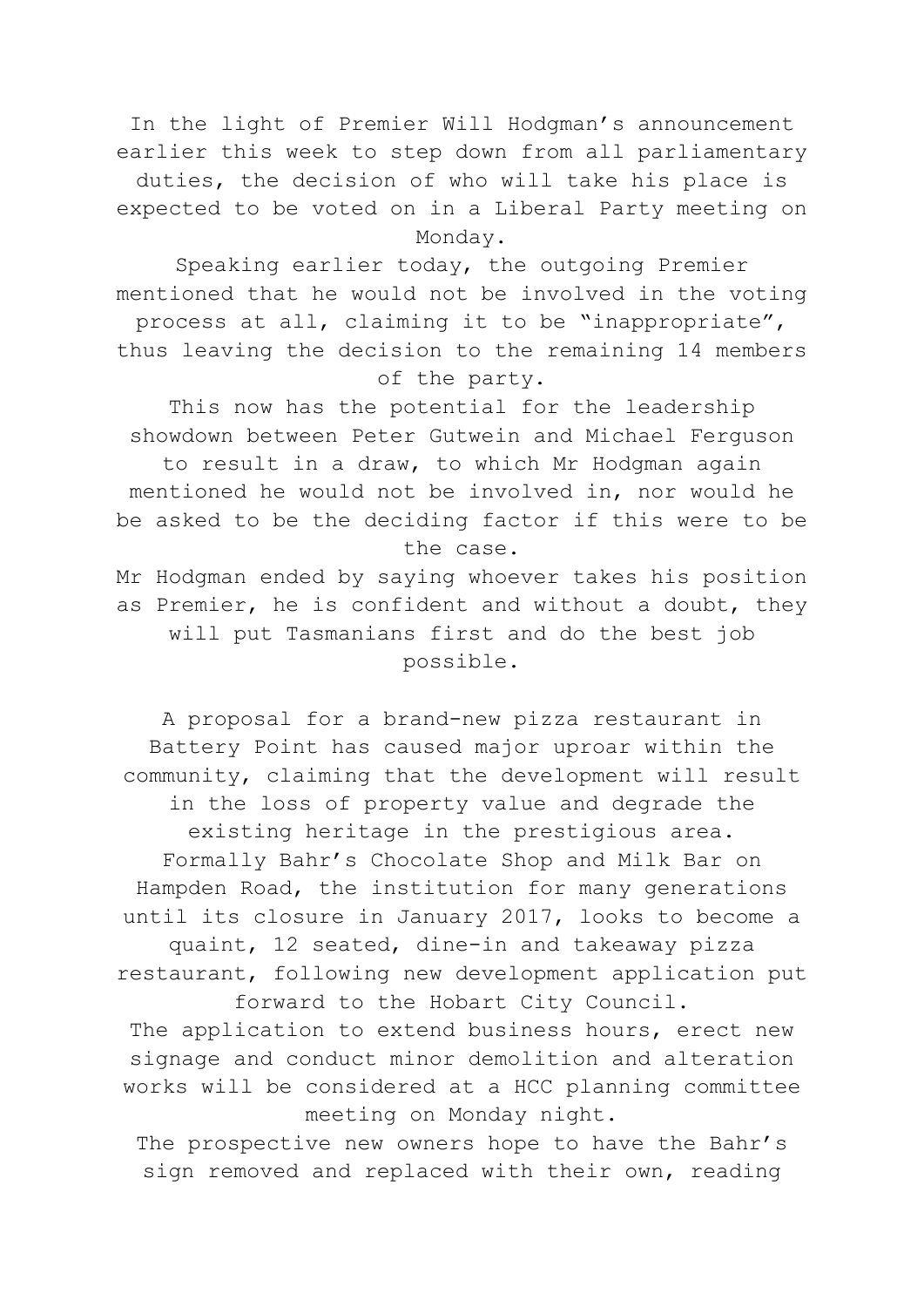Lord of Pizza and Café, but residents have voiced their concerns and raised a number of objections to this proposal.

These objections range from such inconveniences like traffic chaos along Hampden Street and Stowell Avenue, the new illuminated sign would degrade the heritage value of Battery Point, even going as far as mentioning the smell of the pizza oven would be unreasonable and adversely affect the community.

The conditions of a pedestrian who was struck by an on-coming police vehicle earlier last week, that also killed her partner, has begun to improve, with doctors mentioning her vital signs coming back within normal limits.

The incident took place at the intersection of St John and Patterson street in Launceston on the 6<sup>th</sup> of January, where the police car collided with another vehicle as it sped through a red light on its way to a callout in Youngtown.

The male officer had the emergency lights flashing, but did not have the sirens turned on, and upon impact with the second vehicle, the police car flipped and spun multiple times, hitting a middleaged couple as they crossed the road.

The man died at the scene, however the woman was flown to the Alfred Hospital in Melbourne with lifethreatening injuries, until yesterday, when she was confirmed to be in a stable condition.

While the policeman and driver of the other vehicle escaped unharmed, circumstances surrounding the crash and a formal investigation, could take some months to be resolved, due to the multiple avenues of inquiry. Of upmost interest is the law that allows police to decide on a case-by-case basis whether or not to use either the siren or lights, or just both.